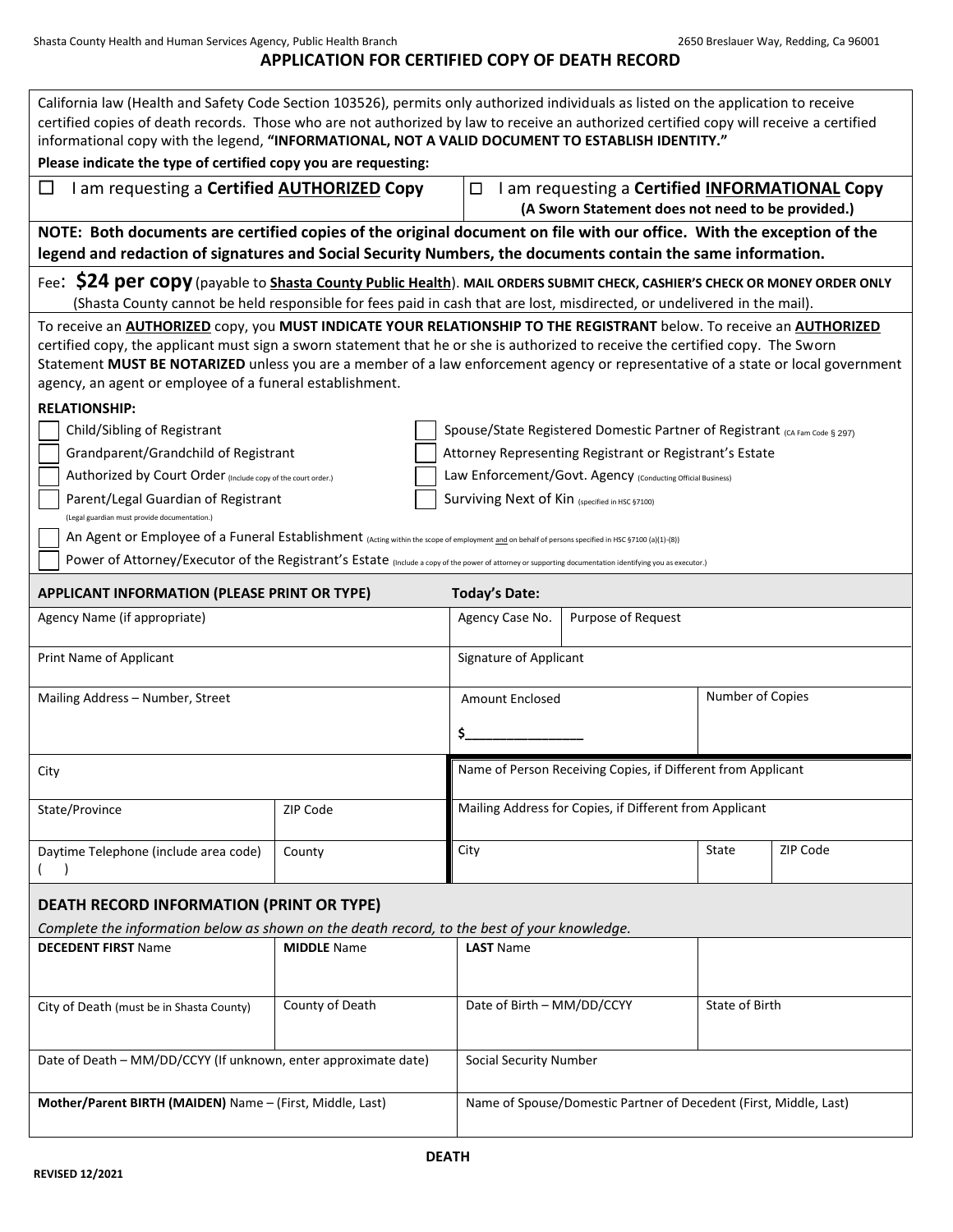## **SWORN STATEMENT**

, declare under penalty of perjury under the laws of the State of California, (**Applicant's** Printed Name)

that I am an authorized person, as defined in California Health and Safety Code Section 103526 (c), and am eligible to receive a

certified copy of the birth, death, or marriage certificate of the following individual(s):

### *(The remaining information must be completed in the presence of a Notary Public or Shasta County Vital Records staff.)*

| Name of Person Listed on Certificate | Applicant's Relationship to Person Listed on Certificate<br>(Must Be a Relationship Listed on Page 1 of Application) |  |  |
|--------------------------------------|----------------------------------------------------------------------------------------------------------------------|--|--|
|                                      |                                                                                                                      |  |  |
|                                      |                                                                                                                      |  |  |
|                                      |                                                                                                                      |  |  |
|                                      |                                                                                                                      |  |  |

| Subscribed to this | day of  | $\Omega$<br>∽+<br>⊂d⊾<br>ZU |        |  |
|--------------------|---------|-----------------------------|--------|--|
| (Day)              | (Month) | (City)                      | (State |  |
|                    |         |                             |        |  |

\_\_\_\_\_\_\_\_\_\_\_\_\_\_\_\_\_\_\_\_\_\_\_\_\_\_\_\_\_\_\_\_\_\_\_\_\_\_\_\_\_\_\_\_\_\_\_\_\_\_\_\_\_\_ (**Applicant's** Signature)

*Note: If submitting your order by mail, you must have your Sworn Statement notarized using the Certificate of Acknowledgment below. The Certificate of Acknowledgment must be completed by a Notary Public. (Law enforcement and local and state governmental agencies are exempt from the notary requirement.)*

#### **CERTIFICATE OF ACKNOWLEDGMENT**

-------------------------------------------------------------------------------------------------------------------------------------------------------------------------------------------------------

A notary public or other officer completing this certificate verifies only the identity of the individual who signed the document to which this certificate is attached, and not the truthfulness, accuracy, or validity of that document.

State of \_\_\_\_\_\_\_\_\_\_\_\_\_\_\_\_\_\_\_\_)

County of \_\_\_\_\_\_\_\_\_\_\_\_\_\_\_\_\_\_\_)

On \_\_\_\_\_\_\_\_\_\_\_\_\_\_\_\_ before me, \_\_\_\_\_\_\_\_\_\_\_\_\_\_\_\_\_\_\_\_\_\_\_\_\_\_\_\_\_\_\_\_\_, personally appeared \_\_\_\_\_\_\_\_\_\_\_\_\_\_\_\_\_\_\_\_\_\_\_\_\_\_\_\_\_\_,

(Insert name and title of the officer)

who proved to me on the basis of satisfactory evidence to be the person(s) whose name(s) is/are subscribed to the within instrument and

acknowledged to me that he/she/they executed the same in his/her/their authorized capacity(ies), and that by his/her/their signature(s) on

the instrument the person(s), or the entity upon behalf of which the person(s) acted, executed the instrument. I certify under PENALTY OF

PERJURY under the laws of the State of California that the foregoing paragraph is true and correct.

\_\_\_\_\_\_\_\_\_\_\_\_\_\_\_\_\_\_\_\_\_\_\_\_\_\_\_\_\_\_\_\_\_\_\_\_\_\_\_\_\_\_\_\_\_\_\_\_\_\_\_\_\_\_\_

WITNESS my hand and official seal. (SEAL)